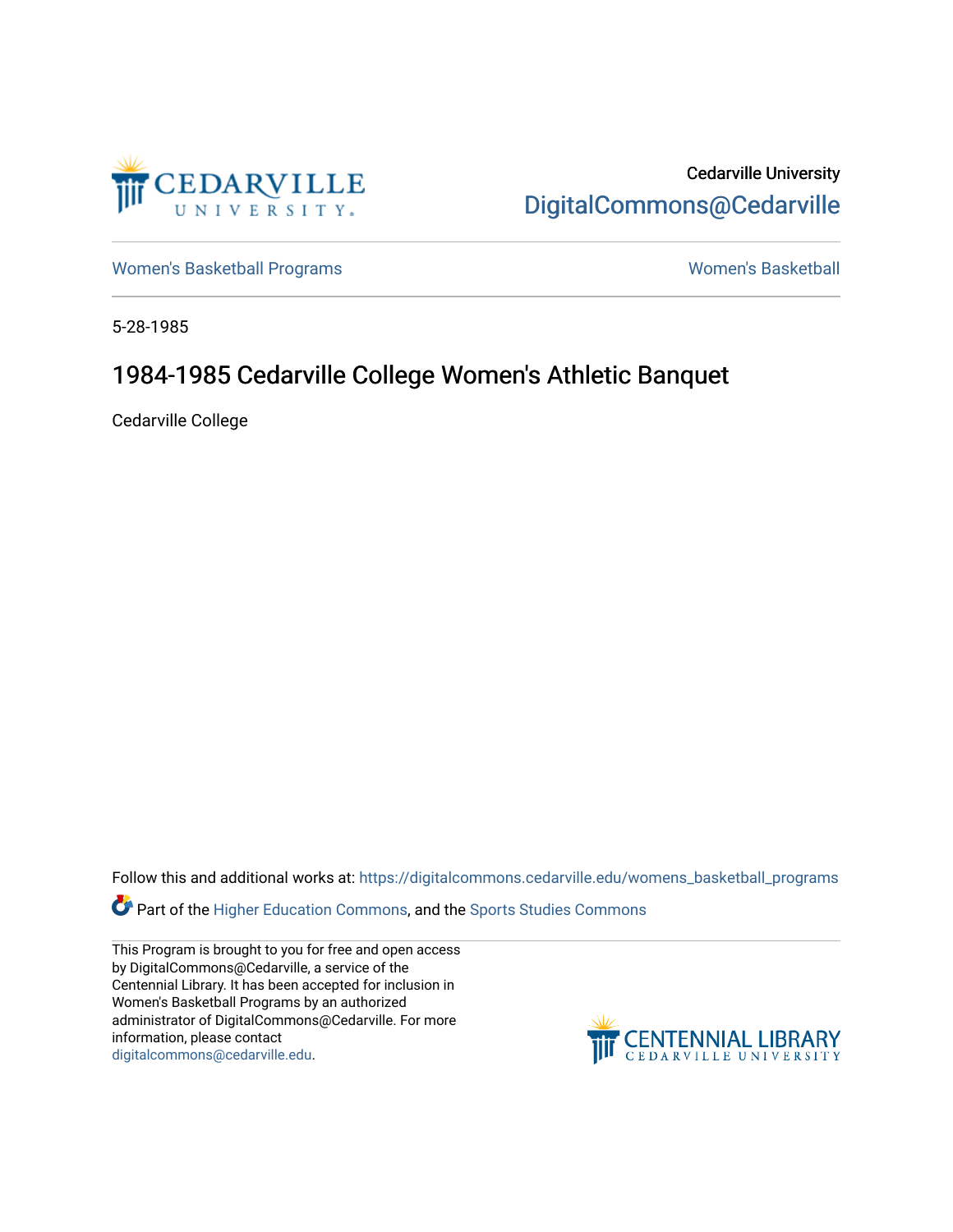# 1984-85

## CEDARVILLE COLLEGE

# WOMEN'S ATHLETIC BANQUET



Tuesday, May 28, 1985

SPORTS - Volleyball Softball Basketball Tennis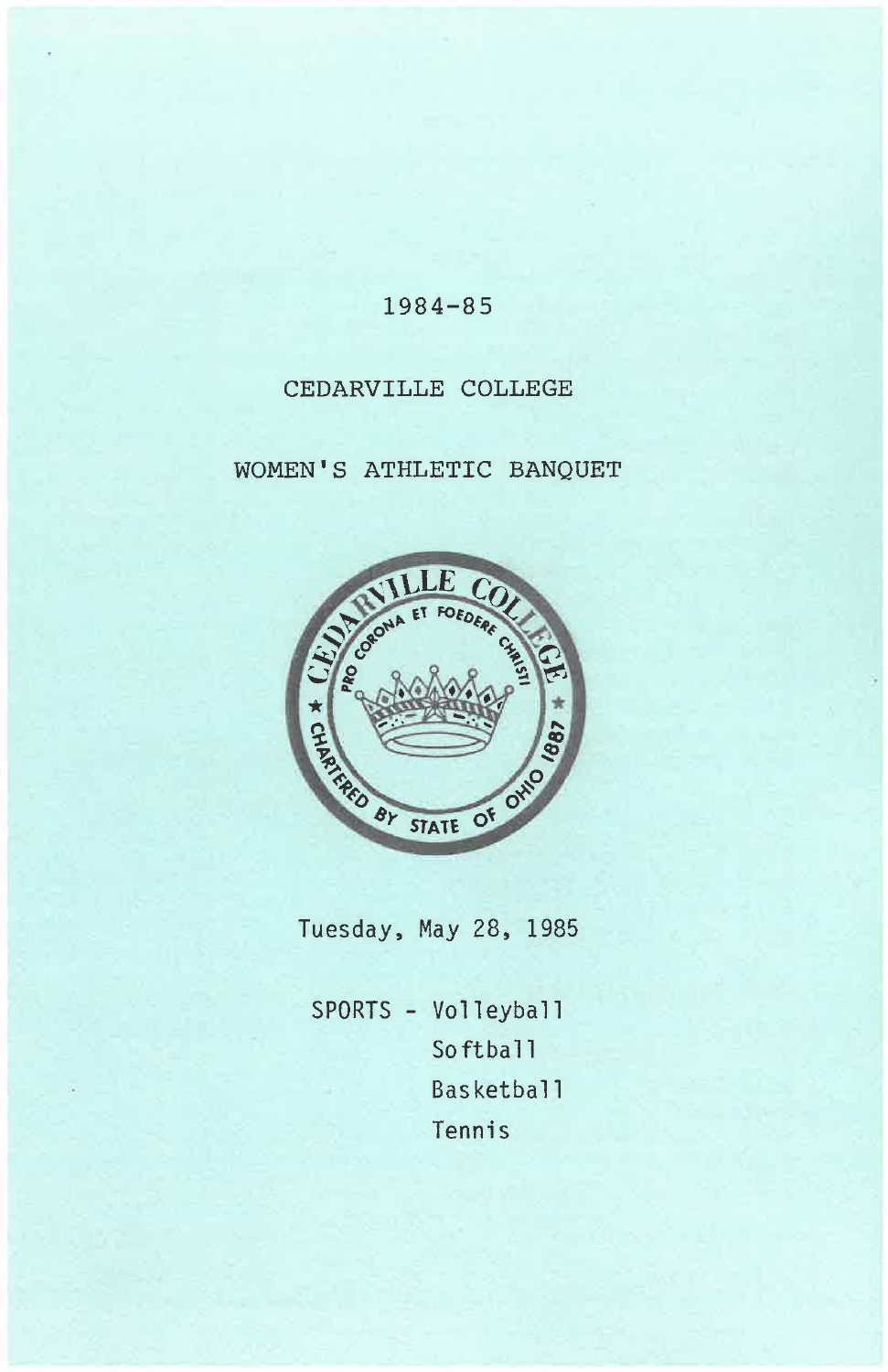Program

**Prayer** Dr. Irene Alyn WBCC Faculty Representative

*Dinner* 

*Presentation of Special Awards*  VOLLEYBALL Most Improved Player Serve Percentage Most Valuable Blocker Most Valuable Hitter **Defensive Player**  Coach's Award Most Valuable Player SOFTBALL Most Improved Player Outstanding Pitching Performance Defensive Player RBI Leader

Home Run Leader Batting Average Stolen Bases Coach's Award

Most Rebounds

**BASKETBALL** 

Most Valuable Player

Best Free Throw Percentage

Elaine Brown

Elaine Brown

Dr. Karol Hunt

Dr. Pam Diehl

Sheryl Liddle Mark Womack Sports Information Director

Best Field Goal Percentage Most Assists Most Improved Player Coach's Award Most Valuable Player TENNIS Best Singles Record Best Doubles Record Best Rookie Most Improved Player Coach's Award Most Valuable Team Member *Slide Presentation* 

*Closing Prayer*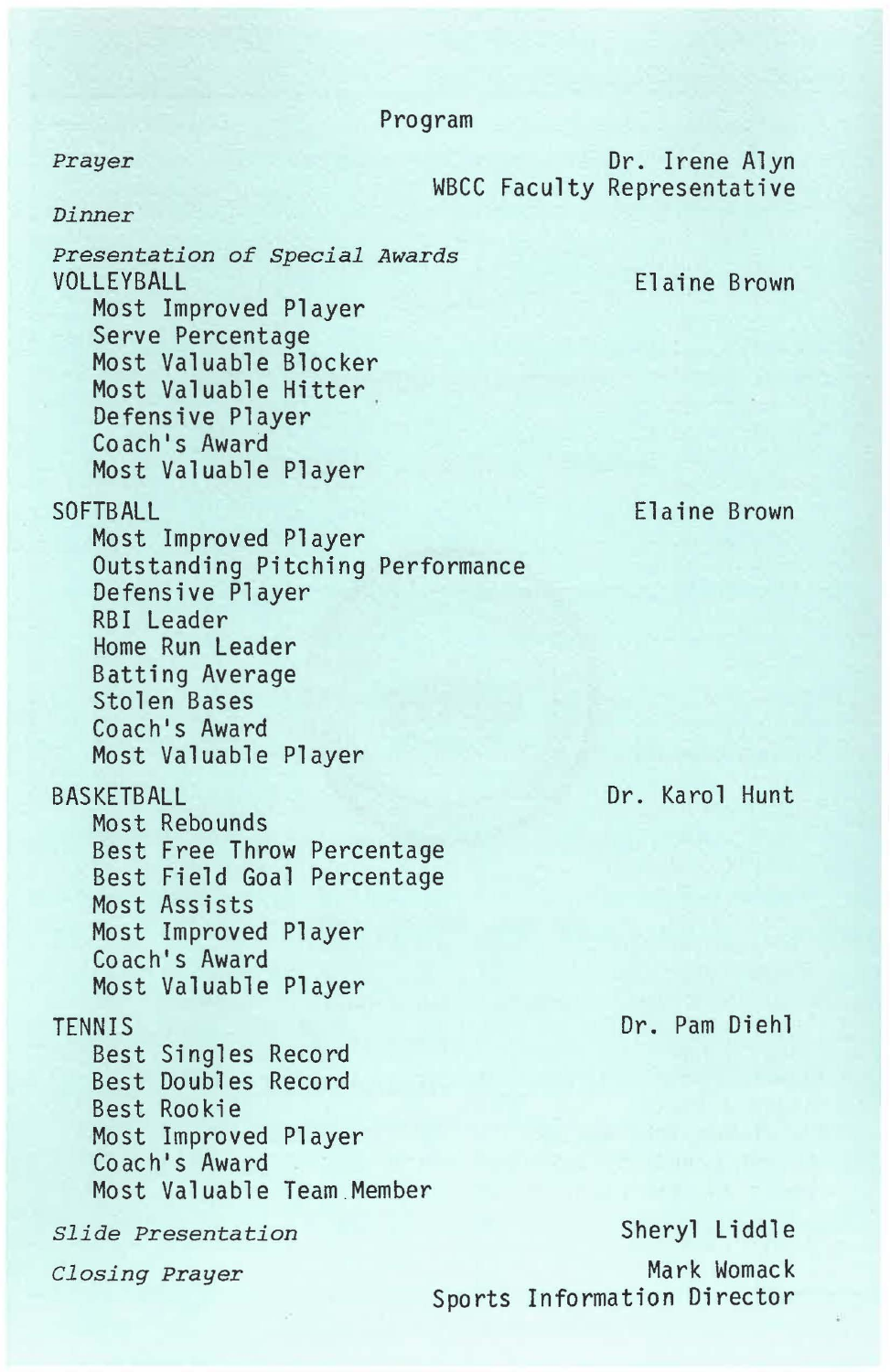## 1984-85 Participants

### *Volleyball*

\*Melinda Bradley \*Julie Butler \*Kristi Culp Donna Douglas \*Renee Gaston \*Beth Goldsmith \*Caro 1 Helmick \*Karen Meadows Nancy Ozinga \*Teri Peterson \*Angie Wilcox \*Becky Wilson \*Kelly Helmick, manager

## *Softball*

\*Sue Baldis \*Deb Berdy \*Angela Cremeans Sarah Ora ke \*Julie Erdmann Tonya Evans \*Kim Fordyce Bonnie Gates \*Lanay Herron Becky Jenkins Tammy Nasse \*Jewel Schroder Deena Shriver \*Vicki Slane \*Sheri Tice \*Angie Wilcox \*Kelly Helmick, manager Laurie Benedict, assistant coach Bob Hood, assistant coach

#### *Basketball*

\*Tonya Bumpus Julie Butler Ruth Eissens \*Beth Goldsmith \*Karen Headdings \*Stacy McCas k i 11 \*Sherri Norrick \*Patti Parker \*Crystal Patrick \*Jewel Schroder \*Kristi Burton, manager Diane Lichtensteiger, assistant coach

#### *Tennis*

\*Lee Austin \*Traci Cotton \*Judy Happe \*Roge' Lash \*Melanie Mathewson \*Dawn Reehl \*Cindy Stoltzfus \*Tracy Turner Traci Voorhis \*Patti Webb \*Laura Wuestner \*Debbie Yacynych \*Beth Nester, manager Dr. Dee **Morris,**  assistant coach

\*Letter Winners